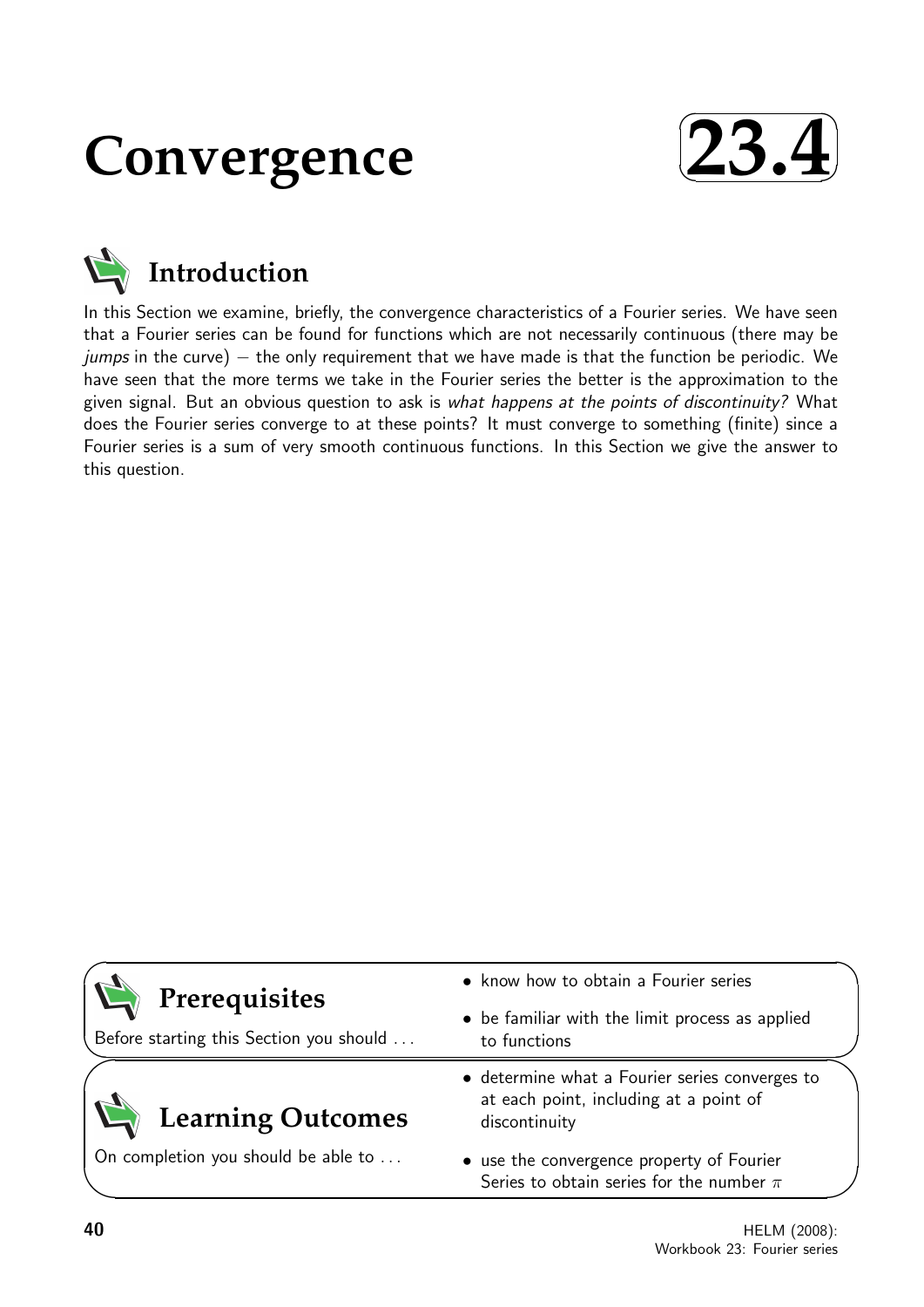

# **1. Convergence of a Fourier series**

We have now shown how to obtain a Fourier series for periodic functions. We have suggested that we would expect to be able to approximate such functions by using a few terms of the Fourier series. The detailed question of the **convergence** or otherwise of Fourier series has not been discussed. The reason for this is that the great majority of functions likely to be encountered in practice have Fourier series that do indeed converge and can therefore be safely used as approximations.

The precise conditions that have to be fulfilled for a Fourier series to converge are known as Dirichlet conditions after the French mathematician who investigated the matter. The three conditions are listed in the following Key Point.



The Dirichlet conditions for the convergence of a Fourier series of a periodic function  $f(t)$  are:

- 1.  $f(t)$  must have only a finite number of finite discontinuities, within one period
- 2.  $f(t)$  must have a finite number of maxima and minima over one period
- 3. the integral  $\int^{\frac{7}{2}}$  $-\frac{7}{2}$ 2  $|f(t)| dt$  must be finite.

It follows, for example, that if  $f(t)$  is defined over  $(-\pi, \pi)$  as one of the following functions  $t^3$  or  $1/(t-4)$  or  $3t+2$  and  $f(t+2\pi) = f(t)$ , then  $f(t)$  can indeed be represented as a Fourier series as each function satisfies the Dirichlet conditions.

On the other hand, if, over  $(-\pi, \pi)$ ,  $f(t)$  is  $\frac{1}{t}$ t or 1  $t-2$ or  $\tan t$  then  $f(t)$  cannot be expanded in a Fourier series because each of these functions has an infinite discontinuity within  $(-\pi, \pi)$ .

If the Dirichlet conditions are satisfied at a point  $t = t_0$  where  $f(t)$  is continuous then, as we would expect, the Fourier series at  $t_0$  given by

$$
\frac{a_0}{2} + \sum_{n=1}^{\infty} \left\{ a_n \cos\left(\frac{2n\pi t_0}{T}\right) + b_n \sin\left(\frac{2n\pi t_0}{T}\right) \right\}
$$
 converges to the function value  $f(t_0)$ 

At a point, say  $t = t_1$ , at which  $f(t)$  has a discontinuity then the series

$$
\frac{a_0}{2} + \sum_{n=1}^{\infty} \left\{ a_n \cos\left(\frac{2n\pi t_1}{T}\right) + b_n \sin\left(\frac{2n\pi t_1}{T}\right) \right\} \qquad \text{converges to} \quad \frac{1}{2} \left\{ f(t_{1-}) + f(t_{1+}) \right\}
$$

where  $f(t_{1-})$  is the limit of  $f(t)$  as t approaches  $t_1$  from the left and  $f(t_{1+})$  is the limit as t approaches  $t_1$  from the right (Figure 19).

HELM (2008): Section 23.4: Convergence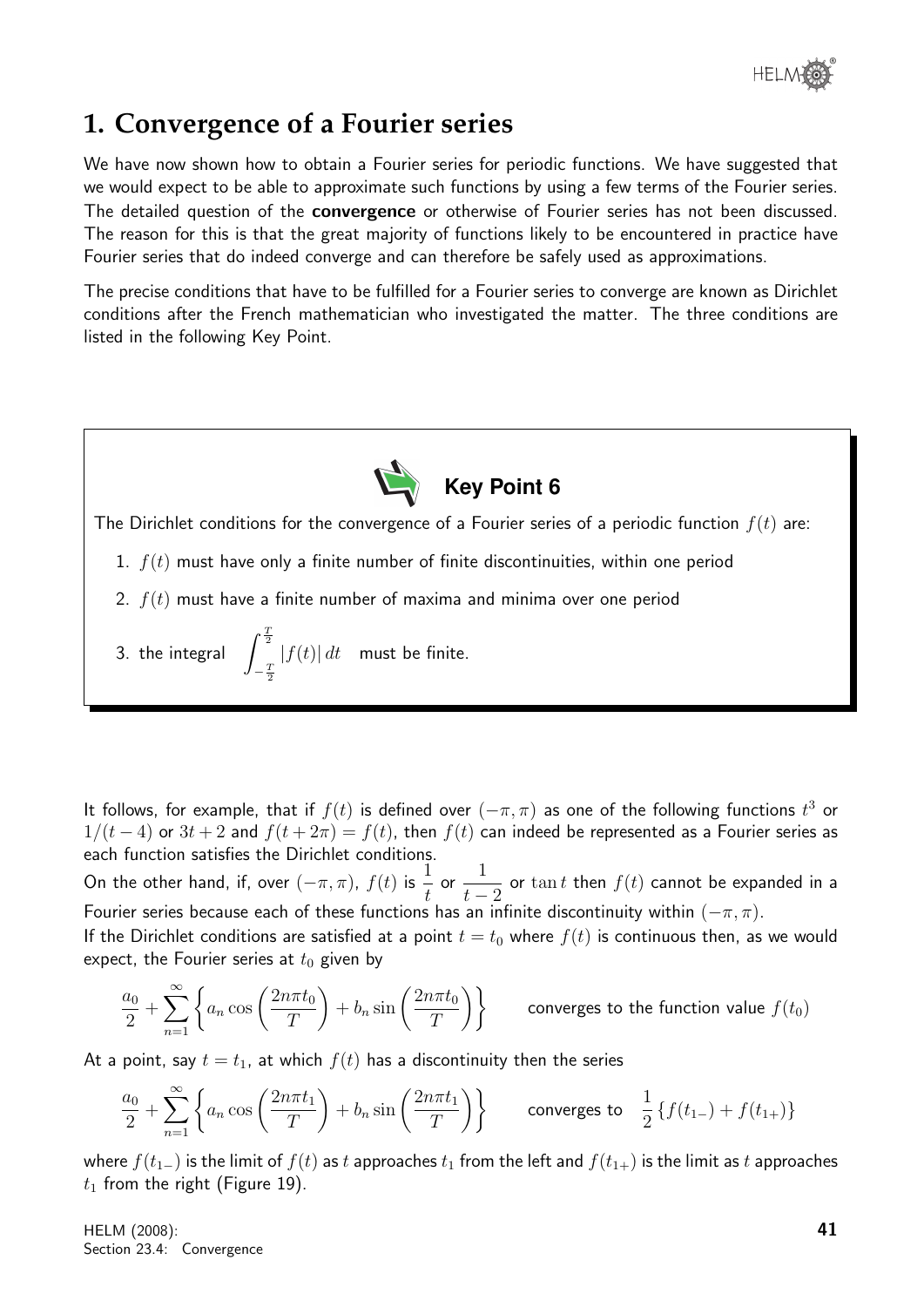

Figure 19



If Dirichlet conditions are satisfied then at a point of continuity  $t = t_o$ 

$$
f(t_0) = \frac{a_0}{2} + \sum_{n=1}^{\infty} \left\{ a_n \cos\left(\frac{2n\pi t_0}{T}\right) + b_n \sin\left(\frac{2n\pi t_0}{T}\right) \right\}
$$

whereas at a point of discontinuity  $t = t_1$  the Fourier series converges to the average of the two limiting values

$$
\frac{1}{2} \left\{ f(t_{1-}) + f(t_{1+}) \right\} = \frac{a_0}{2} + \sum_{n=1}^{\infty} \left\{ a_n \cos \left( \frac{2n\pi t_1}{T} \right) + b_n \sin \left( \frac{2n\pi t_1}{T} \right) \right\}
$$







Here  $f(t)$  has finite discontinuities at  $-\pi$ , 0 and  $\pi$ . The Fourier series of  $f(t)$  is (see Section 23.3, subsection 2)

$$
\frac{1}{2} + \frac{2}{\pi} \left( \sin t + \frac{1}{3} \sin 3t + \frac{1}{5} \sin 5t + \dots \right).
$$

**42** HELM (2008): Workbook 23: Fourier series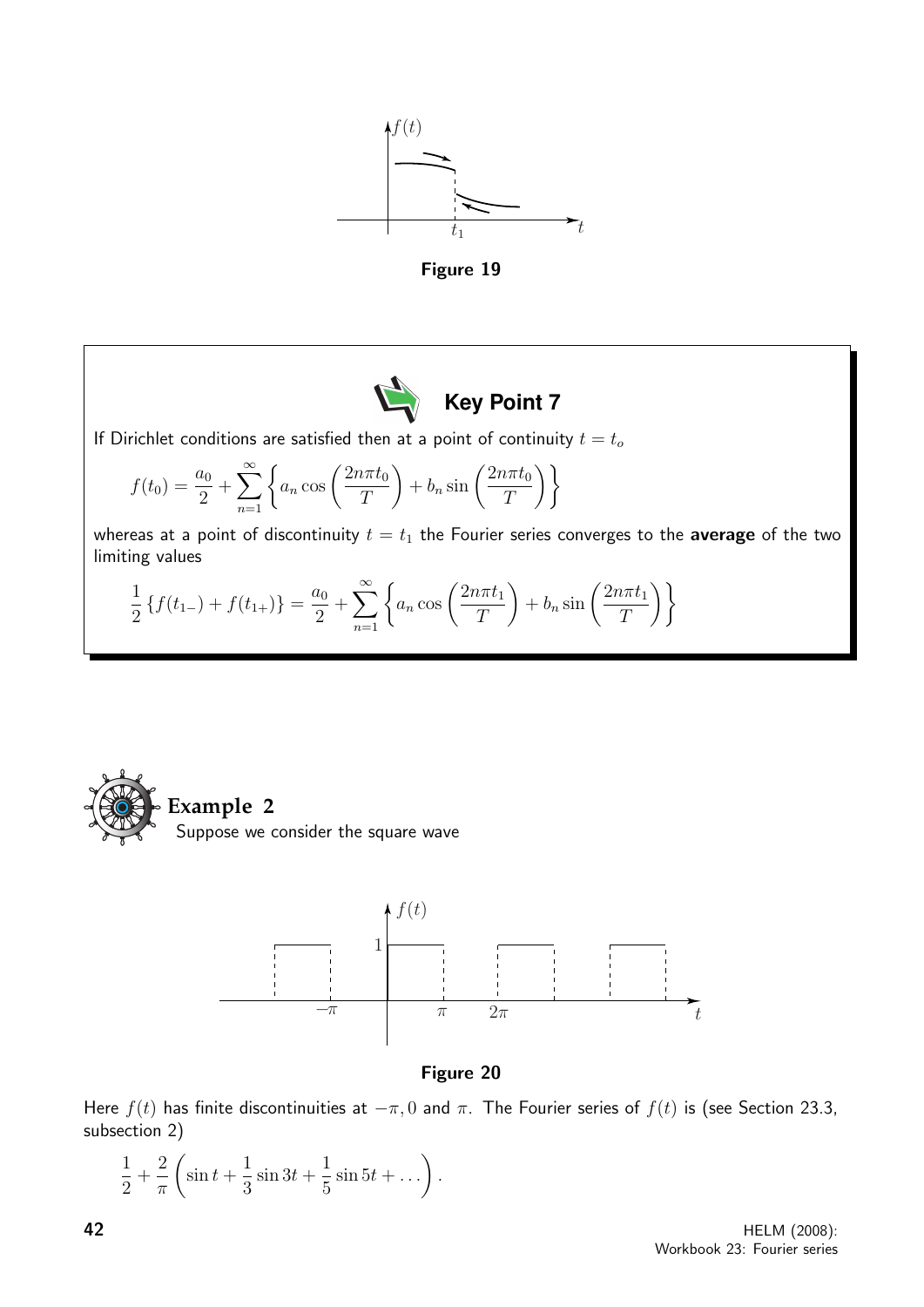®

At  $t =$  $\pi$ 2 , for example, where  $f(t)$  is continuous the square wave converges to  $f\left(\frac{\pi}{2}\right)$ 2  $= 1.$  On the other hand at  $t = \pi$  the Fourier series clearly has the value  $\frac{1}{2}$ 2 (since all the sine terms are zero here). This value  $\frac{1}{2}$ 2 agrees with the average of the two limiting values of  $f(t)$  at  $t=\pm$  $\pi$ 2 : 1 2  $(1+0) = \frac{1}{2}$ 2 . If we actually put  $t =$  $\pi$ 2 in the Fourier series we obtain

$$
\frac{1}{2} + \frac{2}{\pi} \left( \sin\left(\frac{\pi}{2}\right) + \frac{1}{3} \sin\left(\frac{3\pi}{2}\right) + \frac{1}{5} \sin\left(\frac{5\pi}{2}\right) + \dots \right)
$$

$$
= \frac{1}{2} + \frac{2}{\pi} \left( 1 - \frac{1}{3} + \frac{1}{5} - \frac{1}{7} + \dots \right)
$$

Since the series converges, as we have seen, to  $f\left(\frac{\pi}{2}\right)$ 2  $= 1$ , we obtain the interesting result

$$
\frac{1}{2} + \frac{2}{\pi} \left( 1 - \frac{1}{3} + \frac{1}{5} - \frac{1}{7} + \dots \right) = 1 \quad \text{or} \quad 1 - \frac{1}{3} + \frac{1}{5} - \frac{1}{7} + \dotsb = \frac{\pi}{4}
$$



The function  
\n
$$
f(t) = \begin{cases} 0 & -\pi < t < 0 \\ t^2 & 0 < t < \pi \end{cases}
$$
\n
$$
f(t + 2\pi) = f(t)
$$



has Fourier series (see Exercise 4 at the end of Section 23.2)

$$
\frac{\pi^2}{6} - 2\left(\cos t - \frac{\cos 2t}{4} + \frac{\cos 3t}{9} - \dots\right) \n+ \left\{\left(\pi - \frac{4}{\pi}\right)\sin t - \frac{\pi}{2}\sin 2t + \left(\frac{\pi}{3} - \frac{4}{9\pi}\right)\sin 3t - \frac{\pi}{4}\sin 4t + \dots\right\}
$$

By using a suitable value of  $t$  show that

$$
1 + \frac{1}{4} + \frac{1}{9} + \frac{1}{16} + \ldots = \frac{\pi^2}{6}
$$

HELM (2008): Section 23.4: Convergence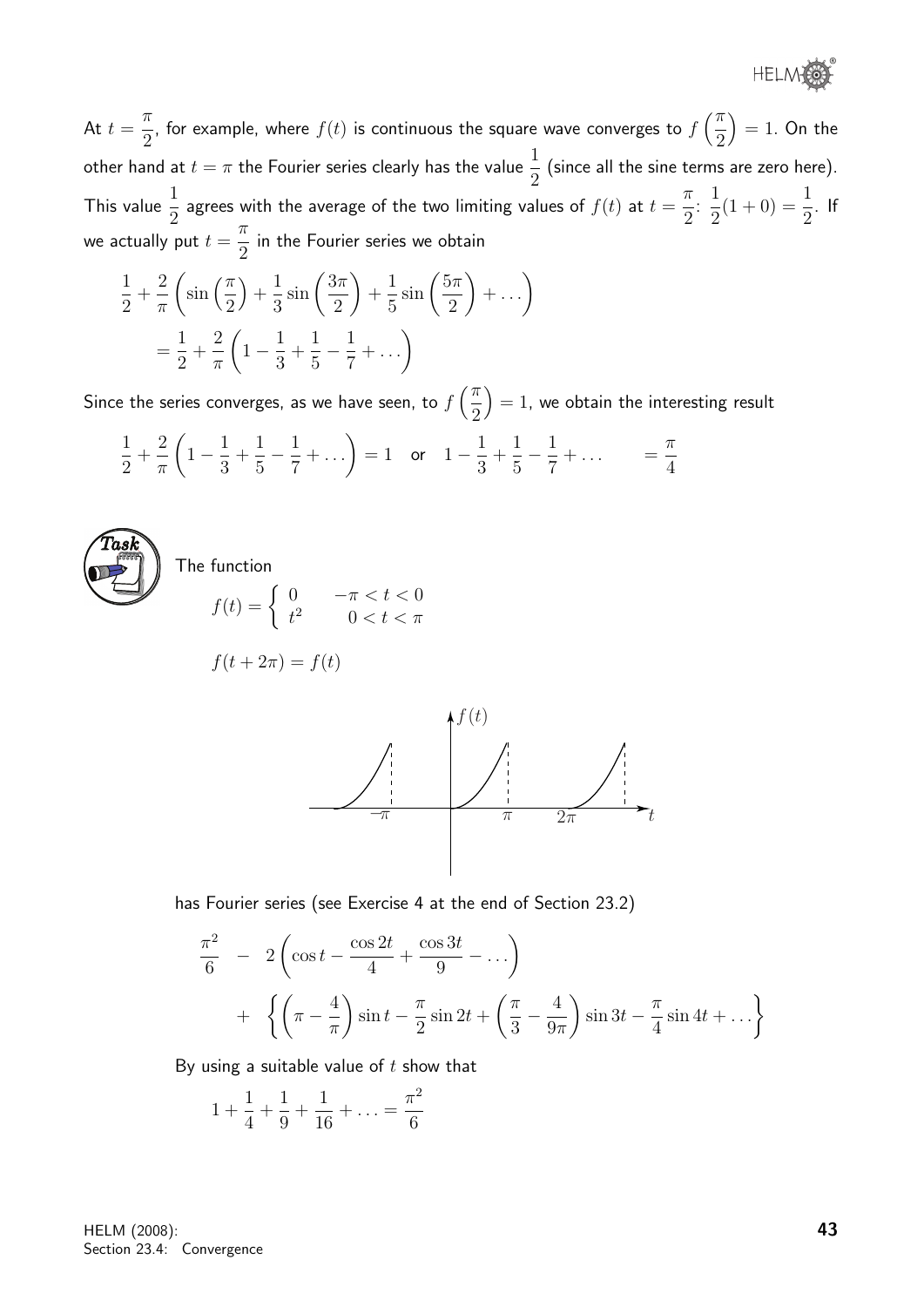First decide on the appropriate value of  $t$  to use:

## Your solution

#### Answer

Looking at the Fourier series, the numerical series we seek is present in the cosine terms so we need to remove the sine terms. This we can do by selecting  $t = 0$  or  $t = \pi$ . The choice  $t = 0$  will make the cosine terms become:

$$
1-\frac{1}{4}+\frac{1}{9}-\ldots
$$

which is not what we seek. Hence we put  $t = \pi$ .

Now put  $t = \pi$  in the series and decide what the Fourier series will converge to at this value. Hence complete the question:

Your solution

#### Answer

At  $t = \pi$  the Fourier series is

$$
\frac{\pi^2}{6} - 2\left(\cos \pi - \frac{\cos 2\pi}{4} + \frac{\cos 3\pi}{9} - \dots\right)
$$
  
= 
$$
\frac{\pi^2}{6} - 2\left(-1 - \frac{1}{4} - \frac{1}{9} - \frac{1}{16} - \dots\right) = \frac{\pi^2}{6} + 2\left(1 + \frac{1}{4} + \frac{1}{9} + \frac{1}{16} + \dots\right)
$$

At  $t = \pi$  the Fourier series will converge to

$$
\frac{1}{2}(\pi^2 + 0) = \frac{\pi^2}{2}
$$
 (the average of the left and right hand limits)  
So 
$$
\frac{\pi^2}{6} + 2\left(1 + \frac{1}{4} + \frac{1}{9} + \frac{1}{16} + \dots\right) = \frac{\pi^2}{2}
$$
  $\therefore$  
$$
1 + \frac{1}{4} + \frac{1}{9} + \frac{1}{16} + \dots = \frac{1}{2}\left(\frac{\pi^2}{2} - \frac{\pi^2}{6}\right) = \frac{\pi^2}{6}
$$

Note that in the last Task if we substitute  $t = 0$  in the Fourier series (which converges to  $f(0) = 0$ ) we obtain another infinite series but with alternating signs:

$$
\frac{\pi^2}{6} - 2\left(1 - \frac{1}{4} + \frac{1}{9} - \dots\right) = 0 \quad \text{or} \quad 1 - \frac{1}{4} + \frac{1}{9} - \frac{1}{16} + \dotsb = \frac{\pi^2}{12}
$$